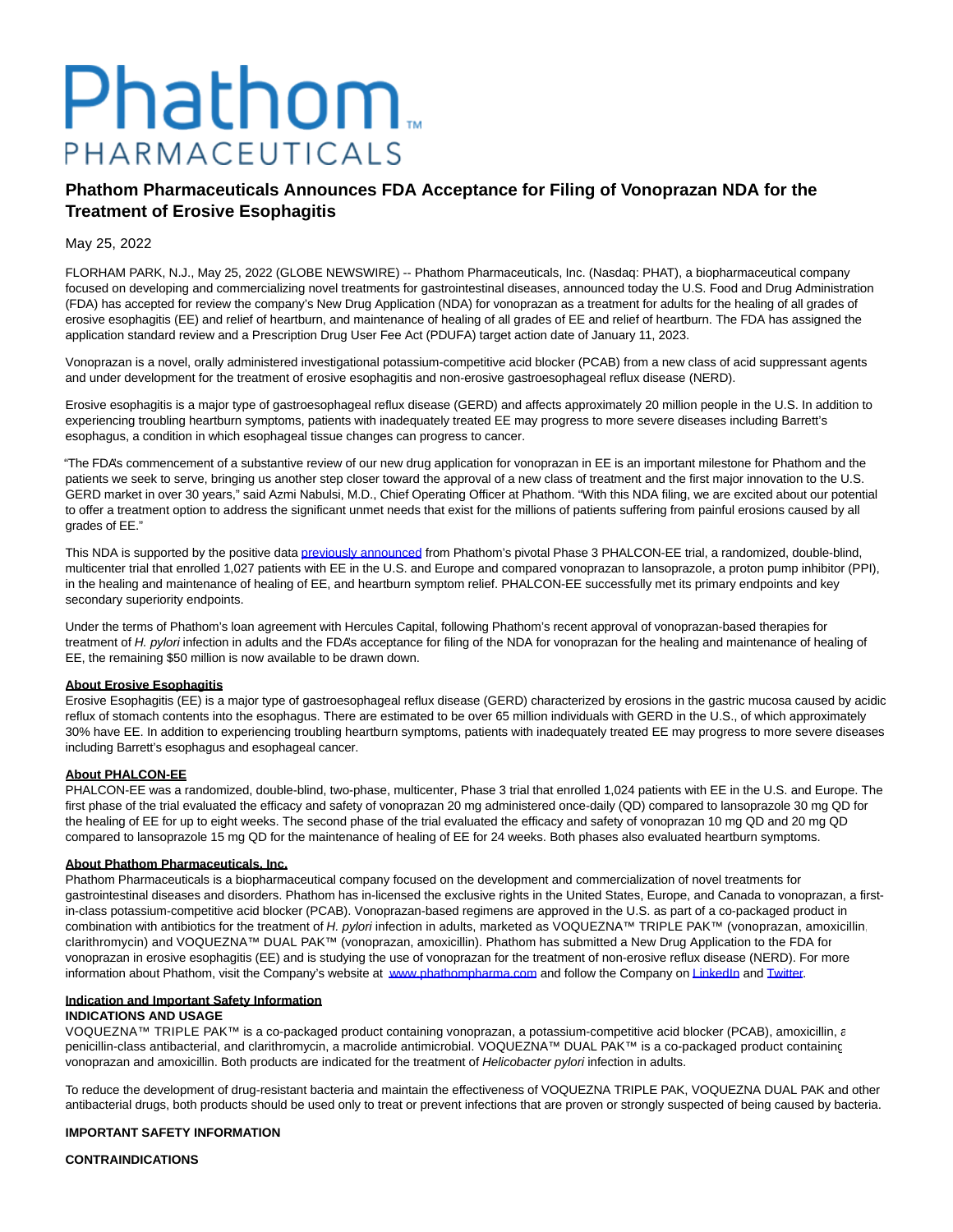VOQUEZNA TRIPLE PAK and VOQUEZNA DUAL PAK are contraindicated in patients with known hypersensitivity to vonoprazan or amoxicillin, any other components of the formulation, any other beta-lactams, or in patients receiving rilpivirine-containing products.

Due to the clarithromycin component, VOQUEZNA TRIPLE PAK is also contraindicated in patients with any known hypersensitivity to clarithromycin or any macrolide antibiotic, in patients receiving pimozide, lomitapide, lovastatin, simvastatin, ergotamine, dihydroergotamine, colchicine in patients with renal or hepatic impairment, or those with a history of cholestatic jaundice/hepatic dysfunction.

#### **WARNINGS AND PRECAUTIONS**

Hypersensitivity Reactions: Serious and occasionally fatal reactions (e.g., anaphylaxis) have been reported with components of VOQUEZNA TRIPLE PAK and VOQUEZNA DUAL PAK. If hypersensitivity reactions occur, discontinue use and institute immediate therapy (e.g., anaphylaxis management).

Severe Cutaneous Adverse Reactions (SCAR): Discontinue use of VOQUEZNA TRIPLE PAK or VOQUEZNA DUAL PAK at first signs or symptoms of SCAR or other signs of hypersensitivity and consider further evaluation. SCAR, including Stevens-Johnson syndrome (SJS) and toxic epidermal necrolysis (TEN) have been reported with the components of both products. In addition, drug reaction with eosinophilia and systemic symptoms (DRESS), and acute generalized exanthematous pustulosis (AGEP) have been reported with amoxicillin and clarithromycin.

Clostridioides difficile-associated diarrhea (CDAD): Evaluate if diarrhea occurs with VOQUEZNA TRIPLE PAK or VOQUEZNA DUAL PAK. CDAD has been reported with use of acid suppressing therapies and nearly all antibacterial agents, and may range in severity from mild diarrhea to fatal colitis. If CDAD is confirmed, discontinue therapy and treat appropriately.

#### VOQUEZNA TRIPLE PAK Warnings or Precautions Due to the Clarithromycin Component:

QT Prolongation: Avoid VOQUEZNA TRIPLE PAK in patients with known QT prolongation or receiving drugs known to prolong the QT interval, ventricular arrhythmia (torsades de pointes), hypokalemia/hypomagnesemia, significant bradycardia, or taking Class IA or III antiarrhythmics.

Hepatotoxicity: Discontinue use of VOQUEZNA TRIPLE PAK if signs and symptoms of hepatitis occur.

Serious adverse reactions due to concomitant use with other drugs: Serious adverse reactions can occur with VOQUEZNA TRIPLE PAK due to drug interactions of clarithromycin with colchicine, some lipid lowering agents, some calcium channel blockers, hypoglycemic agents including insulin, quetiapine, warfarin, benzodiazepines, and other drugs.

Embryo-Fetal Toxicity: VOQUEZNA TRIPLE PAK is not recommended for use in pregnancy as clarithromycin may cause fetal harm.

Myasthenia Gravis: Exacerbation of myasthenia gravis can occur with VOQUEZNA TRIPLE PAK since it has been reported in patients receiving clarithromycin tablets.

#### **ADVERSE REACTIONS**

The most common adverse reactions (≥2%) include diarrhea, dysgeusia, vulvovaginal candidiasis, abdominal pain, headache, hypertension, and nasopharyngitis.

#### **DRUG INTERACTIONS**

Components of VOQUEZNA TRIPLE PAK and VOQUEZNA DUAL PAK have the potential for clinically important drug interactions. See full Prescribing Information for important drug interactions.

#### **USE IN SPECIFIC POPULATIONS**

Lactation: Breastfeeding not recommended during treatment, but a lactating woman can pump and discard breast milk during treatment and for 2 days after VOQUEZNA TRIPLE PAK and VOQUEZNA DUAL PAK administration.

Geriatrics: VOQUEZNA TRIPLE PAK increased risk of torsades de pointes due to clarithromycin.

Renal and Hepatic Impairment: Avoid use in patients with severe renal impairment and avoid use in patients with moderate to severe hepatic impairment.

#### **You are encouraged to report suspected adverse reactions by contacting Phathom Pharmaceuticals at 1-888-775-PHAT (7428) or FDA at 1-800-FDA-1088 o[r www.fda.gov/medwatch.](https://www.globenewswire.com/Tracker?data=gAGGfBSdoZ3VviaCd6bmRCeP186jY2GE9dtcwxet9pBEUR1-3P_QolQS81-FNnwDinSqFsPRRdJ-gDnYbxM_VJUo5OKXwLglGea4Zd-mbro=)**

#### **Please see full Prescribing Information for VOQUEZNA TRIPLE PAK and VOQUEZNA DUAL PAK [here.](https://www.globenewswire.com/Tracker?data=F6mTVboQXOodL3Lb_vPmbEPYr_8h6tPKKD6p1koMLfuhdQJeyJ7aWBdoKplZYh0ePqNCilUT8eObPmjCF20aUFdvxRHpvw6O-rd6tamJxFXb7MZ5z3tW2j6_vfzrsh0xFiLDaEZyIb-flD7e8qkz1j1NQaskhRgSBwuoLopFUspj7FM3hO-xKGpFy37mAPSx)**

#### **Forward Looking Statements**

Phathom cautions you that statements contained in this press release regarding matters that are not historical facts are forward-looking statements. These statements are based on the Company's current beliefs and expectations. Such forward-looking statements include, but are not limited to, statements regarding the PDUFA action date for and FDA approval of the Company's NDA for erosive esophagitis, and vonoprazan's ability to address unmet needs of erosive esophagitis patients. The inclusion of forward-looking statements should not be regarded as a representation by Phathom that any of its plans will be achieved. Actual results may differ from those set forth in this press release due to the risks and uncertainties inherent in Phathom's business, including, without limitation: the inherent risks of clinical development of vonoprazan; Phathom's dependence on third parties in connection with product manufacturing, research and preclinical and clinical testing; regulatory developments in the United States and foreign countries; Phathom's ability to successfully launch and commercialize vonoprazan; unexpected adverse side effects or inadequate efficacy of vonoprazan that may limit its development, regulatory approval and/or commercialization, or may result in recalls or product liability claims; Phathom's QIDP designations may not actually lead to extended exclusivity; Phathom's ability to obtain and maintain intellectual property protection for vonoprazan; Phathom's ability to comply with its license agreement with Takeda; Phathom's ability to maintain undisrupted business operations due to the ongoing spread of the COVID-19 coronavirus, including delaying or otherwise disrupting its clinical trials, manufacturing and supply chain and launch and commercialization efforts; Phathom's ability to achieve and maintain adequate levels of coverage and reimbursement for vonoprazan; Phathom's ability to access additional capital under its term loan facility is subject to certain conditions, and other risks described in the Company's prior press releases and the Company's filings with the Securities and Exchange Commission (SEC), including under the heading "Risk Factors" in the Company's Annual Report on Form 10-K and any subsequent filings with the SEC. You are cautioned not to place undue reliance on these forwardlooking statements, which speak only as of the date hereof, and Phathom undertakes no obligation to update such statements to reflect events that